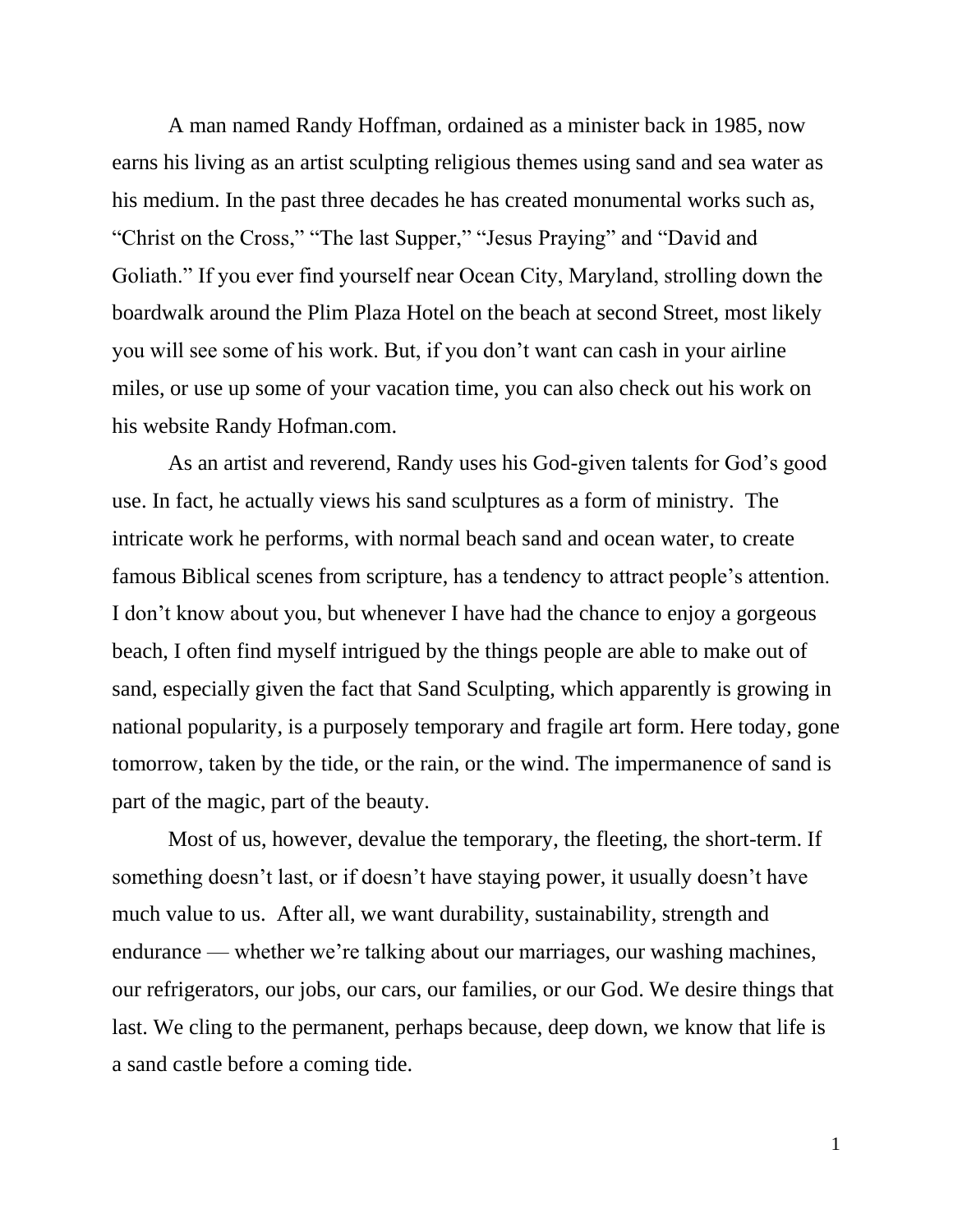Nothing wrong with that kind of thinking! But this morning the apostle Paul, in our Second lesson from Ephesians, urges us to: "Be careful then how you live, not as unwise people but as wise, making the most of the time, because the days are evil." He knew that we have so few opportunities to create something beautiful, and that every decisive or opportune moment counts. A famous hymn writer named Lowell Mason put it this way: "Work, for the night is coming."

Today Paul says something similar when he declares, "Make the most of the chances you get to do something right, because evil always threatens to get in your way." As a Minister and sand sculptor Hoffman says, "Make something beautiful now, because the tide will wash it away later." This then begs the question, "Why?" It's a question that's often asked of Buddhist monks who create famed colored sand mandalas only to obliterate them within hours or days.

And the first response to that question might be "Why not?" The choice for the sand is that it can remain merely sand, stretching endlessly along the shore, flat, formless and undistinguishable, or it can yield to the hand of an Artist who can fashion it into something beautiful while there is an opportunity to do so. If I'm sand, I want to say to God, "Make me your work of art!" Life is so short…. why not ask God to make you his art, his masterpiece?

A British Poet and songwriter Anne Ross Cousin wrote, "The sands of time are sinking, the dawn of heaven breaks,/ The summer morn I've sighed for, the fair, sweet morn awakes:/ Dark, dark hath been the midnight, but dayspring is at hand,/ And glory, glory dwelleth in Immanuel's land."

Paul, whose sense of Kairos time, meaning perfect or opportune timing, was layered with eschatological urgency, and he understood that his life was but a stretch of sand in which, and upon which, the Creator was at work. Therefore, he urges us to adopt the same attitude toward our daily business: • Be careful .• Make the most of the time you have, because the days are evil. •Don't be foolish • Do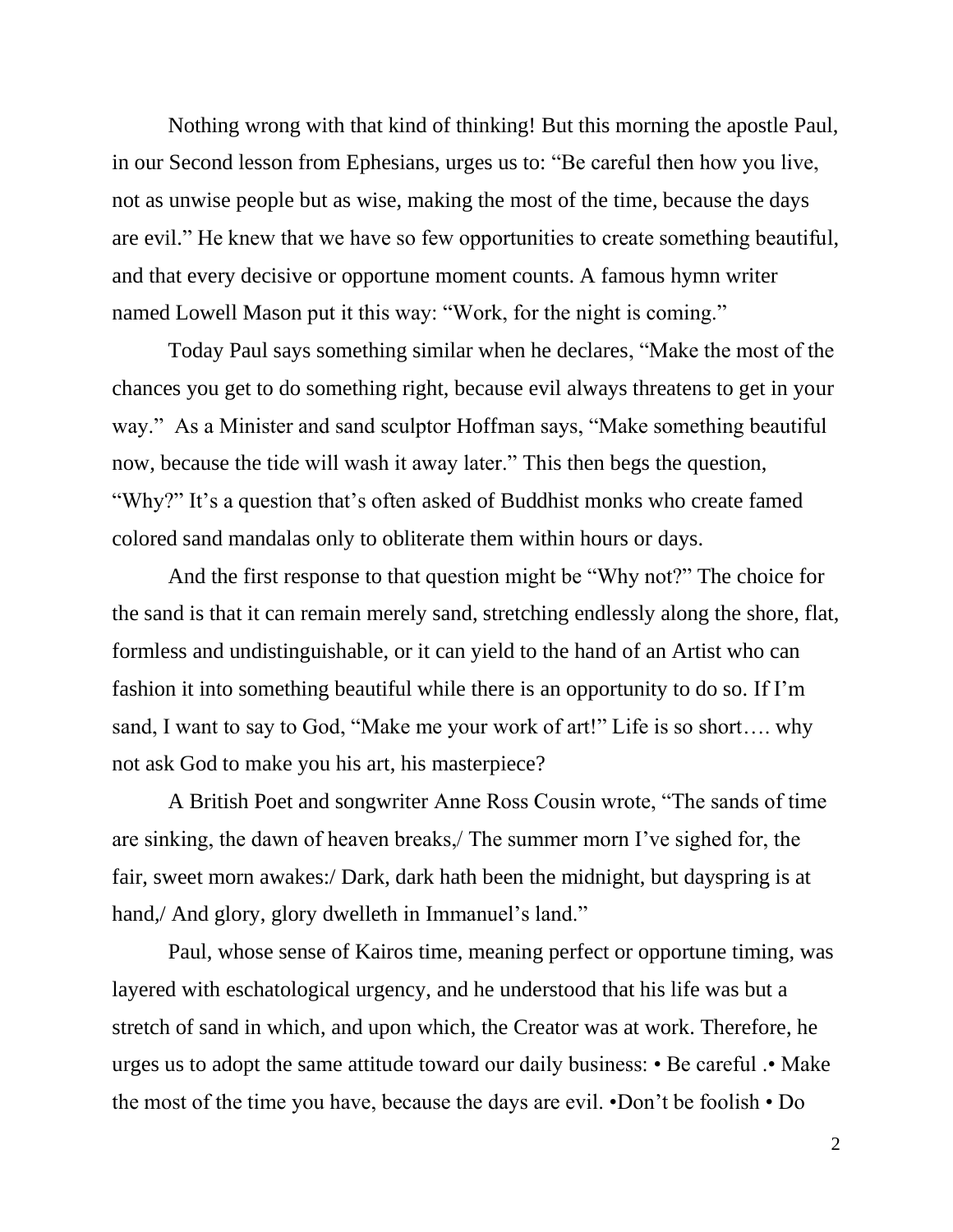understand the will of God.• Don't get drunk .• Be filled with the Holy Spirit .• Sing songs • Give thanks.

The second response to our why question, is that by investing in the Kairos moment, we practice the presence of God. In other words we practice sacramentalizing the mundane and we transform the commonplace into a divine spirit of grace. In fact, being in the presence of God, in the midst of a creative process, is rather common to faith-filled artists. The French post-Impressionist painter, Paul Cèzanne, is known to have painted Mont Sainte-Victoire more than 60 times. Repetition is a discipline that is more like a chant with a brush, over and over. It is said that for Cèzanne, repetitive painting was a meditative, prayerful experience, where he found himself lost in the presence of God. For Cèzanne, and countless other artists of every sort, the process is a chance for prayer. It is a chance for us to experience the divineness of God; a chance to use our time wisely.

What happens is……The artist finds in the process, in the prayer, that God is present in the moment, in the now. That is the beauty of creativity. It is a chance to pray. It is a chance to feel God's presence, because God is a living verb who speaks only in the language of the present moment. Imagine praying while you work. Imagine your work becoming prayer.

How we "make the most of time" is thus a function of how well we use our *chromos (our normal everday time)* to focus on the *kairos*, or the right, critical, or opportune moment, the fullness of God's time. How does your calendar reflect time spent cultivating your relationship with God via the Holy Spirit? Does your daily rhythm include time dedicated solely to prayer, "giving thanks to God the Father at all times and for everything in the name of the Lord Jesus Christ"? Do you search the Scriptures daily to "understand what the will of the Lord is" for your life? Are you participating in weekly worship where you can be filled with the Spirit and make "melody to the Lord" in your heart?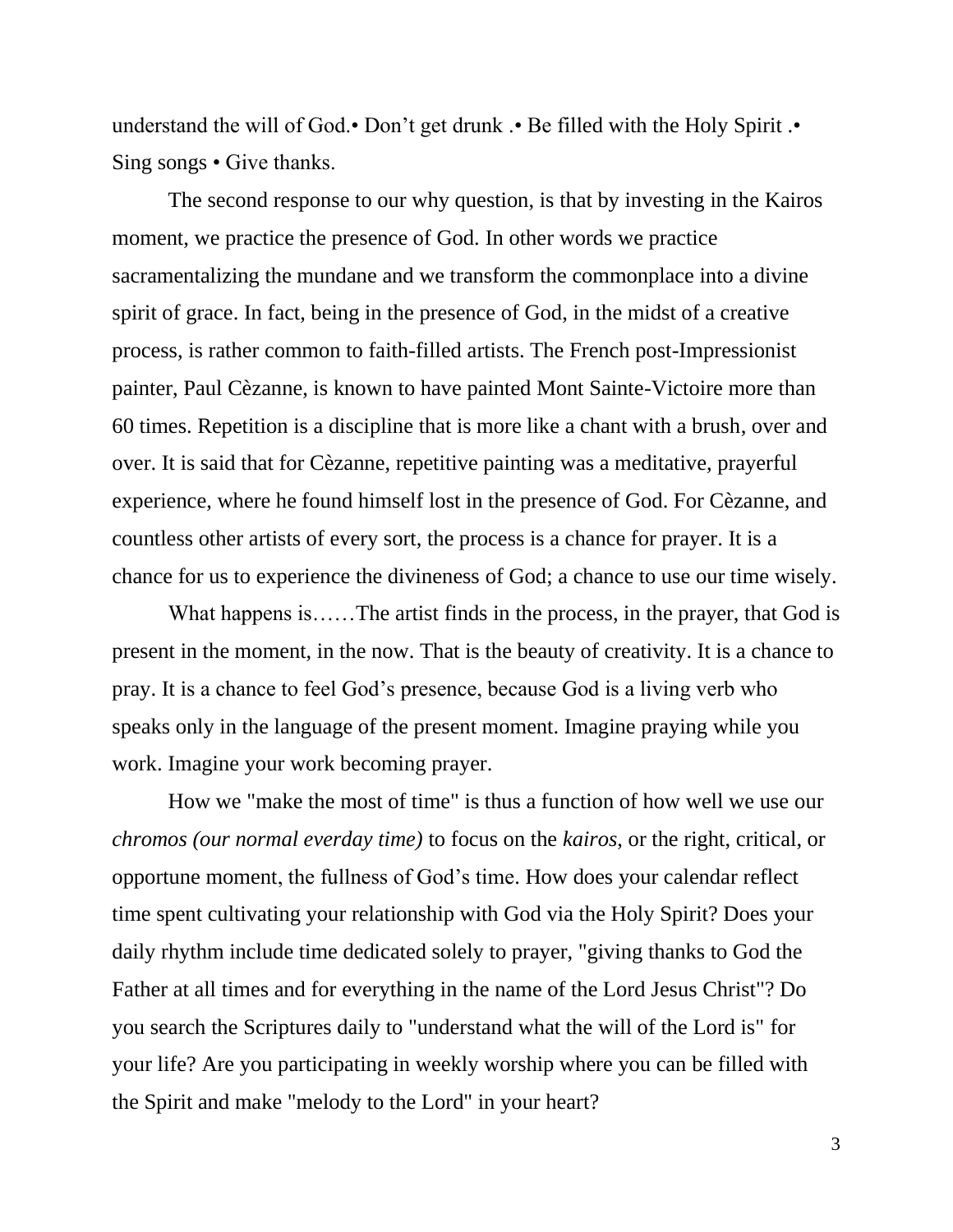Finally, sand art edifies those who see it. It is the very ordinariness of sand, its sameness, its blandness, its mundaneness, that makes the works of art created out of it so refreshing. That's why when human beings open themselves to the work of the will of God in their lives, living carefully, understanding the will of God, being filled with the Holy Spirit, singing and giving thanks in all circumstances — that's why the world regards it as such breathtaking art!

To put it another way….. Anyone can be sand! Not everyone can be a castle in the sand! That's why, like Randy Hofman, we must make the most of our time, creating sculptures to spiritually edify any viewer. He prays in the making, while he is sculpting, and viewers are awed in the viewing. He builds his works of art from a child's materials — beach sand and salt water. Those materials, the sand itself, and the water, too, which so quickly return to the earth, represent and symbolize the fleeting fragility of life, our own impermanence.

Part of prayer, part of praising, part of being in the Spirit is to enter the only permanence there is in all creation — heaven within us. Part of the beauty, the risk, and the tragedy is knowing that sand sculptures are frail and will fall. Part of our risk, our own beauty, and our own tragedy is knowing the same about ourselves. Part of the beauty is seeking God and finding peace in the permanence of his presence. Whether we recognize it or not, we are made of sand and water — of "dust" as Genesis tells us. Our days are numbered. Our time here has inherent restrictions. The tide is rising. The wind is blowing.

We need to use our time wisely, not foolishly. We need to use our talents, our calling, to enter the kingdom of God now, to give of ourselves to others in the process and to pray all the while. If we do, we will find God's beauty inside us, around us, beyond us. After all, God's beauty is the only permanence there is. Randy Hoffman constructs sand structures knowing they will collapse. But his ministry and work is not only great for the sand, and for the Artist, it is also